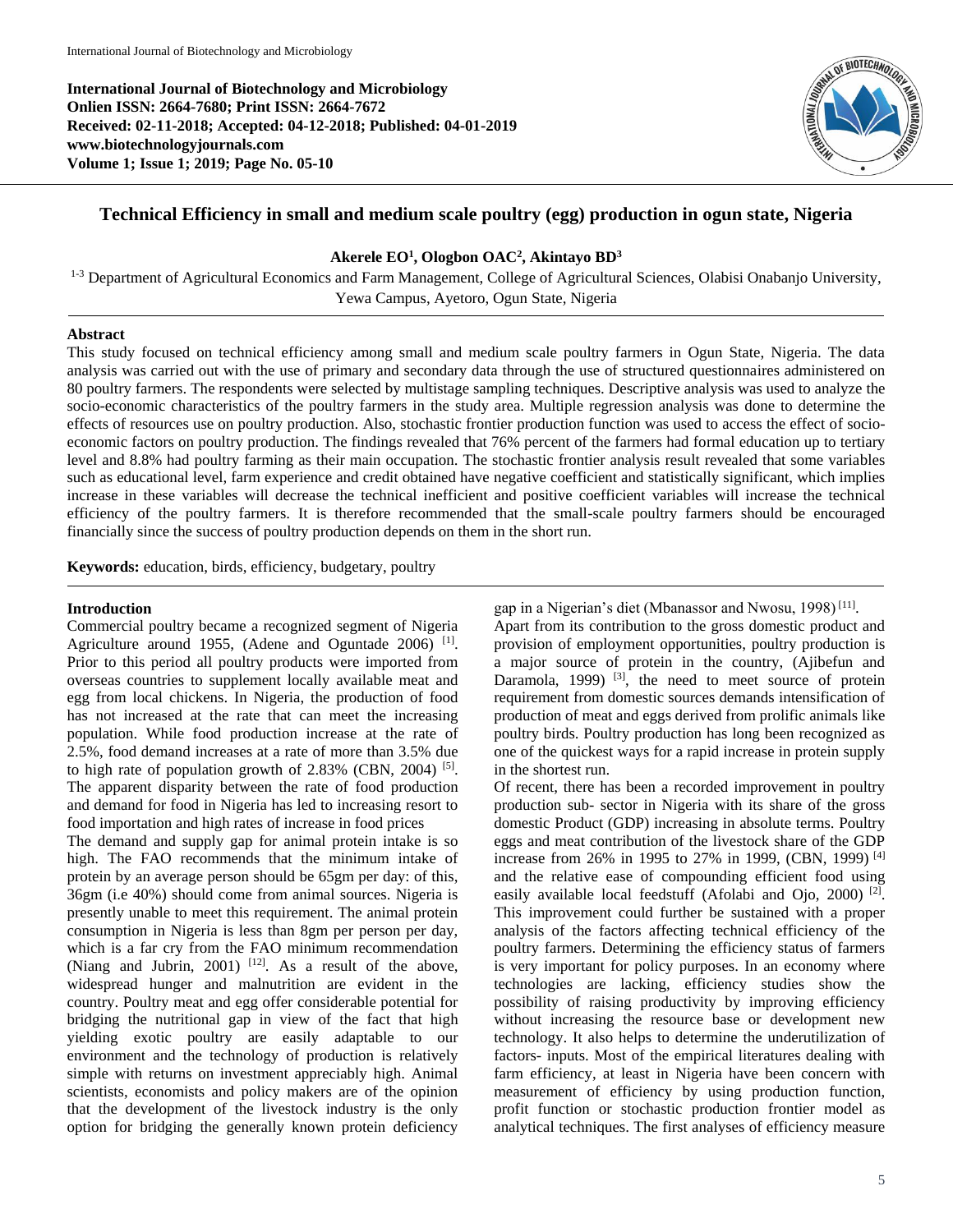started with Farell (1957) who drawing inspiration from Debreu (1951) and Koopmans (1951)<sup>[8]</sup> proposed a division of efficiency into two components: technical efficiency which represents a firm's ability to produce a maximum level of output from a given level of inputs and a locative efficient which is the ability of a firm to use inputs in optimal proportions, given their respective prices and available technology. The combinations of these two measures yield the level of economic efficiency.

Small and medium scale poultry farmers are faced with a lot of problems which have stood as barrier to their existence and growth and which in one way or the other affect not just the agriculture sector but the Nigeria economy at large (Laseinde 1982)  $[10]$ . Some of these problems are attributable to the risks that are encountered in poultry farming. Absence of detailed analysis and management of the risks in poultry farming has acted as a clear impediment to the growth of the subsector.

# **Objectives of the Study**

The broad objective of the study is to analyze technical efficiency in small and medium scale poultry (egg) production in Ogun State. The specific objectives are to assess the factors affecting efficiency of resource use in poultry (egg) production in the study area; and determine the effect of socio- economic variables on the productivity of egg producing farms.

# **Methodology**

# **Study Area and Methods of Data Collection**

The empirical setting for this study is Yewa Division of Ogun State, Nigeria. Both primary and secondary data were used for the study. The primary data were collected through structured questionnaires coupled with oral interview to collect information bothering on socio-economic variables, input cost, labour, output level, risks on productivity etc. while secondary data were obtained from past records, journals, magazines, internet and periodical publications.

#### **Sampling Techniques**

Multistage sampling technique was used for the study. The first stage involved the selection of two Local Government Areas, namely: Yewa North and Imeko A fon Local Government Area out of the six Local Government Areas in the study area. The second stage involved random selection of 4 communities from the two selected local government areas. while, the third stage involved random selection of 10 poultry farmers from the selected communities. A total of 80 respondents were used for the study. Out of the 80 sampled farms, fifty (50) were small while the thirty (30) were medium scale poultry farms. Following Ojo  $(2003)$  <sup>[13]</sup>, farms containing was <1000birds were considered as small farms; farms with 1000- 3000 birds as medium farms while those having 3000 and above birds were classified as large farms.

#### **Methods of Data Analysis**

Both descriptive and inferential statistics were used in analyzing data collected for this study. Descriptive statistical technique was employed. The tools involved the construction of frequency tables and charts which were used to describe and compare the different socio-economic characteristics such

as age, sex, educational level, occupation and household size of the farmers.

### **Model Specification**

The Cobb-Douglas functional form of the production function for the stochastic frontier production approach was assumed because it is self-dual and therefore possible to derive the corresponding cost estimates needed to compute economic efficiency. The logged empirical Cobb-Douglas function is written as:

 $InY = \beta_0 + \beta_1InX_1 + \beta_2InX_2 + \beta_3InX_3 + \beta_4InX_4 + \beta_5InX_5 +$  $\beta_6 \ln X_6 + \beta_7 \ln X_7 + e_i (V_i - U_i)$  …… …… …… …… …… …….. (i)

Where:

- $Y =$  Number of eggs produced (in crates).
- $X_1$ =Farm size (number of birds in stock)
- $X_2$  = Age of layers (weeks)

 $X_3$  = Location of the farm (site in village 1, site in the town = 0)

- $X_4$  = Total quantity of feed given to birds (kg)
- $X_5$  = Total amount of family/hired labour used (manday)

 $X_6$  = other variables expenses except feed and labour (N) (i.e. energy, electricity, water, drugs, etc)

 $X_7$  = Total cost of fixed inputs includes insurance and depreciation on poultry housing, cages and other fixed equipment (N)

 $\beta$ <sup>o</sup> = Constant (intercept)

 $\beta_I$  = Parameters to be estimated

 $U_i$  = Input inefficiency effects which are assumed to be identically and independently

Distributed with zero mean and constant variance N ( $\mu\sigma_v^2$ )

 $V_i$  = are non-negative truncation at zero or half normal distribution with N  $(\mu \sigma^2 u)$ 

If  $U_i = 0$ , no allocative inefficiency occurs, the production lies on the stochastic frontier.

If  $Ui > 0$ , production lies below the frontier and the system is inefficient.

In addition to the general model, this inefficiency model was defined to access the effect of socio-economic factors on production efficiency. The inefficiency model is defined as:

$$
U_i = \delta_0 + \delta_1 Z_1 + \delta_2 Z_2 + \delta_3 Z_3 + \delta_4 Z_4 + \delta_5 Z_5 + \delta_6 Z_6 \dots \tag{2}
$$

Where:

- $Z_1$  = Age of Farmers (years)
- $Z_2$  = Sex of Farmers (Male = 1, Female = 0)
- $Z_3$  = Farmers' level of formal education
- $Z_4$  = Farmers' experience (years)
- $Z_5$  = Marital status (married = 1, otherwise = 0)
- $Z_6$  = Family size (number)
- $Z_7$  = Credit obtained (Naira)

 $\delta$ 's, $\beta$ 's and Y coefficient are unknown parameters to be estimated along with the various parameters which are expressed in terms of  $\delta^2 s = \delta_v^2 + \delta_u^2$ ; Y (gamma) =  $\delta_u^2/\delta^2 s$ where the  $Y$  – parameter has value between zero and one  $(0 < Y < 1)$ .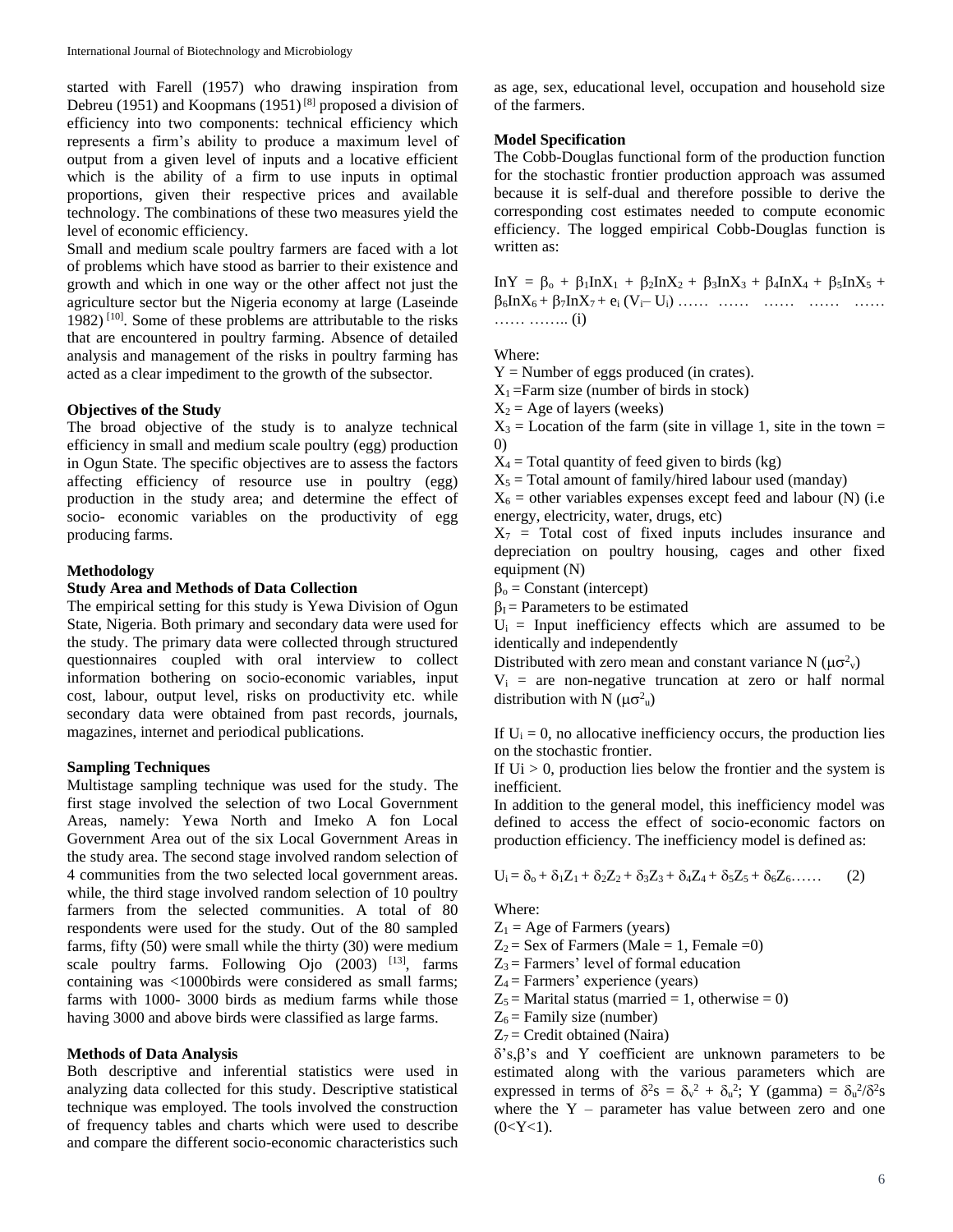**To determine the effect of socio–economic variables on the productivity of egg farms** 

Ordinary Least Square (OLS) Regression model was used.

$$
Y = b_o + b_1 X_1 + U
$$

The Implicit form is

$$
Y = Bo + b_1X_1 + b_2 + X_2 + b_3X_3 + \dots + b_8X_8 + U
$$

Where:

 $Y = Dependent variable (TFP)$ 

#### **Results and Discussion**

 $B_0 =$ Constant (intercept)  $\beta_1 = (b_1 - b_9)$  = Coefficient of explanatory variables  $(X_1 - X_9)$  $X_1$  = Farm location  $X_2$  = Gender (male = 1, female = 0)  $X_3$  = Marital Status  $X_4 = Age$  (years)  $X_5$  = Year of formal education (years)  $X_6$  = Year of experience in poultry production (years)  $X_7$  = Labour (manday)  $X_8$  = Monthly income (Naira)

 $U = Error Term$ 

| Table 1: Socio- Economic Characteristics of Poultry Farmers |  |
|-------------------------------------------------------------|--|
|-------------------------------------------------------------|--|

| <b>Variables</b>           | Frequency                  | Percentage        |  |  |
|----------------------------|----------------------------|-------------------|--|--|
|                            | Age (years)                |                   |  |  |
| $21 - 40$                  | 40                         | 50.0              |  |  |
| $41 - 60$                  | 35                         | 43.8              |  |  |
| 61-80                      | 5                          | 6.3               |  |  |
|                            | Sex                        |                   |  |  |
| Male                       | 57                         | 71.3              |  |  |
| Female                     | 23                         | 28.8              |  |  |
|                            | <b>Educational Level</b>   |                   |  |  |
| No formal education        | 19                         | 23.8              |  |  |
| Primary School             | $\overline{7}$             | 8.8               |  |  |
| Primary school             | $\overline{22}$            | $\overline{27.5}$ |  |  |
| NCE/OND                    | 14                         | 17.5              |  |  |
| <b>B.</b> Sc/HND           | 10                         | 12.5              |  |  |
| MBA and above              | 8                          | 10.0              |  |  |
|                            | Location                   |                   |  |  |
| Rural                      | 63                         | 83.0              |  |  |
| Urban                      | 17                         | 17.0              |  |  |
|                            | <b>Marital Status</b>      |                   |  |  |
| Single                     | 26                         | 32.5              |  |  |
| Married                    | 47                         | 58.8              |  |  |
| Divorced                   | $\overline{2}$             | 2.5               |  |  |
| Widow                      | 5                          | 6.3               |  |  |
|                            | <b>Household Size</b>      |                   |  |  |
| Less than 5                | 48                         | 60.1              |  |  |
| $6-10$                     | 31                         | 38.9              |  |  |
| 11 or more                 | 1                          | $\overline{1.3}$  |  |  |
|                            | Farming Experience (years) |                   |  |  |
| $1 - 2$                    | 20                         | 25.0              |  |  |
| $3 - 5$                    | 40                         | 50.1              |  |  |
| $6 - 8$                    | 15                         | 18.7              |  |  |
| $9 - 11$                   | $\overline{\mathbf{c}}$    | 2.5               |  |  |
| $12 - 14$                  | $\overline{3}$             | 3.7               |  |  |
| Main Occupation            |                            |                   |  |  |
| Poultry farming            | 79                         | 98.7              |  |  |
| <b>Others</b>              | $\mathbf{1}$               | 1.3               |  |  |
|                            | Source of Income           |                   |  |  |
| Personal savings           | 46                         | 66.0              |  |  |
| Other and personal savings | 34                         | 34.0              |  |  |
| Total                      | 80                         | 100               |  |  |

*Source***:** Field Survey, 2014

From findings revealed that the age of the farmers is an important factor that affects their level of productivity and overall coping ability in poultry business. Age is also believed to influence the level of physical work and the willingness to

take risk. Age distribution showed that the majority of the respondents are below 60 years. This implies that the age groups of the farmers are within the active ages; thus, having high level of productivity. This is because this age group is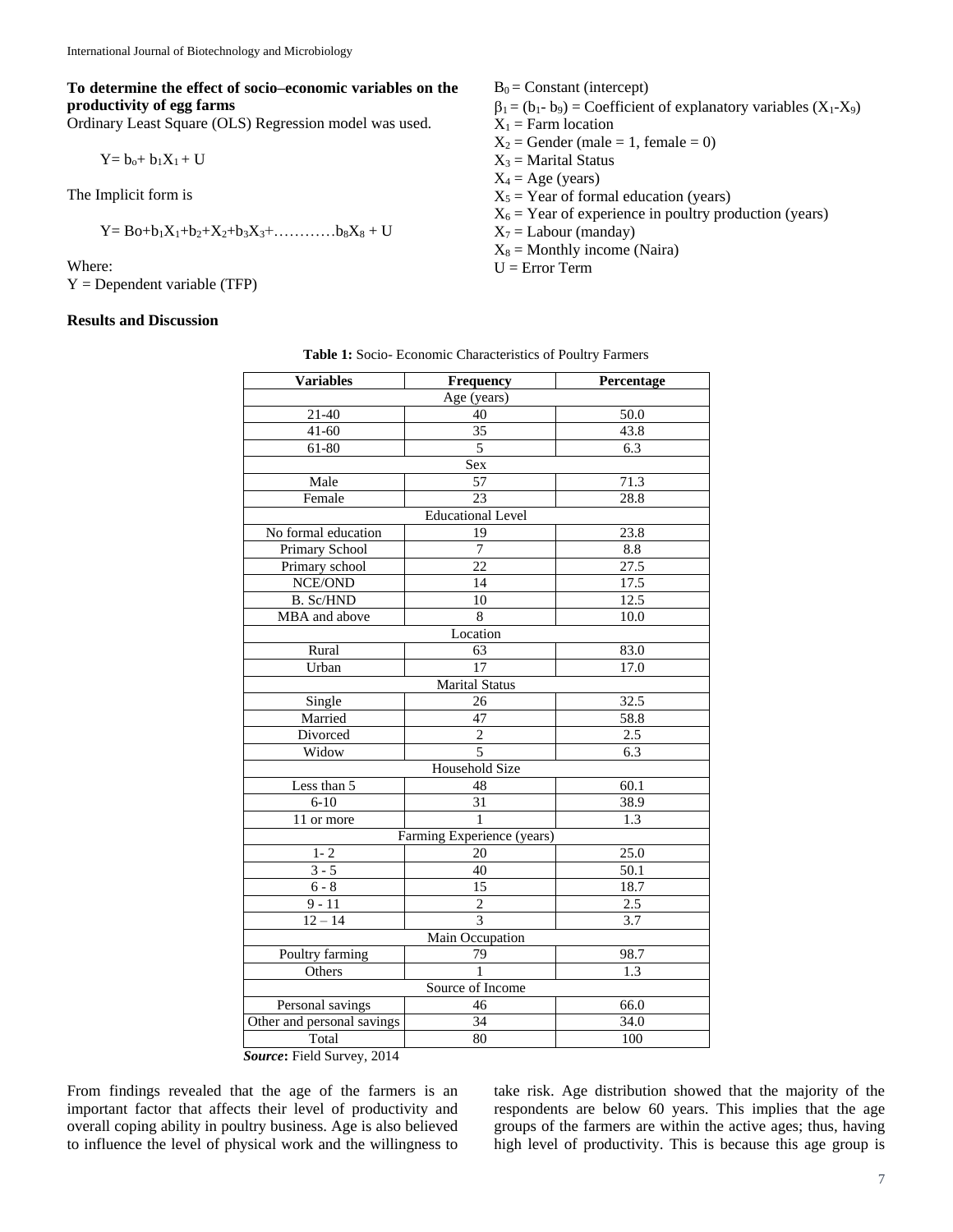less risk averse, more educated and more likely to adopt innovation that would enhance production. Poultry farming like any other business require experience and managerial skill, which are associated with age. The greater proportion of the economically active age group is indicative of the potential that exist for adoption of any intervention that could serve as a preventive measure for future outbreak of birds flu and other poultry diseases.

Sex determines the ability to perform some physical works. It also known that men are more competent in farming than women. This is because they are more energetic than their women. Table 1 showed that 71.3% of the respondents are males while 28.8 % of the respondents were females. This is means that poultry farming in the study area was dominated by male poultry farmers. This could be due to the energy demands of the venture.

Educational level is a key factor in shaping the perception of farmers and it also influences adoption decision of farmers. This study shows that farmers with formal education have a great ability to adopt new technology and innovation. This is expected to have a positive influence on their level of efficiency. The finding showed that 76% the respondents had their formal education, while 24% of the respondents had no formal education. The high level of education among farmers in the area of study could mean that most of the farmers are into other professions and only embraced poultry rearing as a part – time venture.

The study revealed that the poultry farmers are more concentrated in rural areas than in the urban areas. About 83% of the farms were located in the rural areas, 16% of the farms were located in the areas while 1% of the farm were located in both the rural and the urban areas. This is so because rural areas have more land to spare for poultry production and for dispose of poultry wastes. The distribution according to marital status showed that 58.8% of the respondents were married. This means that majority of the respondents were settled family people and also have family responsibilities. As households expand, there is increased need to get more income through poultry production so as to meet the needs of the family

Household size is the total number of people living together in a house, feeding from the same pot. It is expected to have a negative influence on efficiency. Okike (2000) [14] confirmed the negative influence of household size on farmer's efficiency. Large family size having economic inefficiency is reasonable considering the value of the farm products that could have been sold but are consumed directly by the household size is large and only a small proportion of the farm labour is derived from it, then inefficiency effects is expected to be greater. This implies that the labour requirements of poultry farming can be easily obtained from family source if so required.

Farming experience could have negative or positive effect on the efficiency of the farmer. Parikh *et al* (1995) [15] reported a positive relationship between the age of the farmers (which is positively correlated with farming in Pakistan and Ethiopia respectively. This finding stem from the fact that farmers with more years of experience are older and are therefore less willing to adopt new efficiencies in production. The table indicates that 50% of the respondents had 3 to 6 years of

farming experience. These findings indicate that the farmers must use of improved inputs to the increase the level of production. This implies that appreciable proportion of the farmers were quite knowledgeable in poultry production and management. The number of year of experience of a poultry farmer could be an important factor in predicting adoption behaviour.

It is common for some farm household to engage in other nonfarming activities to complement their earning from the farming occupation for their livelihood. It could be positive or negative (Dada 2000).From the findings, it is revealed that about 98% are into poultry production as the main occupation while few 1.3% are into other business. The table above, revealed that majority (98.7%) of the poultry farmers are into full time poultry farming while 1.3% of the respondents engaged in other non-farm activities. This implies involvement of the farmers in poultry production is profitable and positively influenced their standard of living. About 66% of the respondents had their source of income from their personal saving while 34% of the respondents had their source of income both personal saving and other sources like loan from bank or cooperative societies etc. It is revealed that farmers also acquire credit for their production. This implies that credit has a direct, positive and significant relationship with the farm output.

# **Affecting the Efficiency of Resources Use in Poultry Production**

Production was done to examine inputs efficiency in poultry production. The production function and inefficiency model estimate were estimated by Maximum Likelihood Estimate (MLE) and the result are presented in Table 2. There was presence of technical in efficiency using the generalized likelihood ratio test. The coefficient of types of birds reared, total amount of family and hired labour, location of the farm and the total cost of fixed inputs are significant at 1%, 5% and 10% respectively; while the coefficient of all other variable expenses were not significant. The estimated model has been derived as:

 $InY= 0.145 - 0.249X_1 + 0.552X_2 + 0.128X_3 + 0.140X_4 0.600X_5 - 0.756X_6 + 0.258X_7 + V_i - U_i$ 

From the above equation, it shows that four  $X_2, X_3, X_4$  and  $X_7$ of the coefficient contributes positively to technical efficiency, farm size, total family/hired labour and total variable expenses affected technical efficiency negatively. Thus, this implies that variable allocation and use of the three positive coefficients were in stage of economic relevance of the production function (Stage 1). From the model equation it follows that a unit increase in the age of birds (in week) reared will increase output by 0.552, while productivity of bird will increase by increasing the quantity of feeds give to the birds as they gradually increase in age.

The analysis of the inefficiency model showed that the signs and significance of the estimated coefficients in the inefficiency model have important implication. The coefficient of farmer's age is positive indicating that this factor leads to an increase in technical inefficiency. This result may be due to the fact the older farmers, even though they may have acquired much experience, may not be active enough to cope with the rigors of the routine management practices. The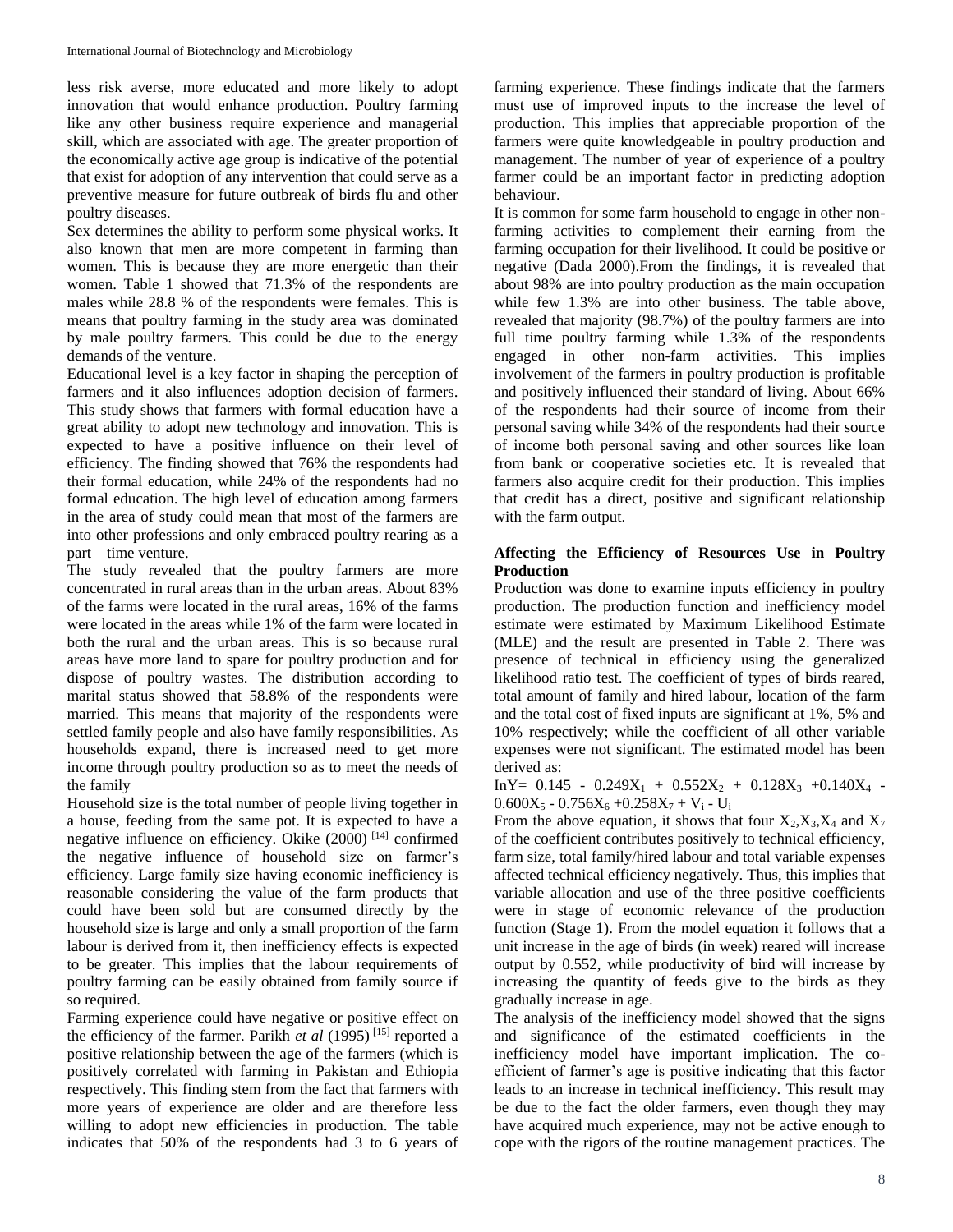negative sign of the educational level variable indicates that the more the farmers get educated the lesser the technical inefficiency, that is, increase in education will increase technical efficiency of the poultry farmers. Other variables

such as farm size and farm experience have their co-efficient statistically significant, implying that increase in these variables will decrease the technical inefficiency of the farmers.

**Table 2:** Production Function and Inefficiency Estimates in the Poultry (Egg) Production System

| Variable name              | <b>Parameters</b>          | <b>OLS</b>               | <b>MLE</b>           |
|----------------------------|----------------------------|--------------------------|----------------------|
|                            | <b>Stochastic Frontier</b> |                          |                      |
| Constant                   | $\beta_0$                  | $0.185(0.921)$ ***       | $0.145*(0.179)$      |
| Farm size                  | $\beta_1$                  | $-0.337(-0.104)$         | $-0.249.(-0.132)$    |
| Age of layers              | $\beta_2$                  | $0.451(0138)$ **         | $0.552**$ $(0.260)$  |
| Location of the farm       | $\beta_3$                  | $0-130(0-119)$           | $0-128**$ $(0.150)$  |
| Quantity of feeds          | $\beta_4$                  | 0.188(0.129)             | 0.140(0.158)         |
| Total family/ hired labour | $\beta_5$                  | $-0.352$ $(-0.871)$ ***  | $-0.600*$ $(-0.190)$ |
| Total variable expenses    | $\beta_6$                  | $-0.762(-0.116)$         | $-0.756(-0.142)$     |
| Total cost of fixed input  | B <sub>7</sub>             | $0.260(0.124)$ **        | $0.258***(0.171)$    |
|                            | Inefficiency model         |                          |                      |
| Constant                   | $\delta_0$                 | -                        | 0.173(0.821)         |
| Farmer's age               | $\delta_1$                 |                          | $0.677***(0.220)$    |
| Farmer's sex               | $\delta_2$                 | $\overline{\phantom{0}}$ | $-0.589(-0.569)$     |
| Famer's level of education | $\delta_3$                 |                          | $0.3640.986*$        |
| Famer's experience         | $\delta_4$                 |                          | $-0.135(-0.199)$     |
| Marital status             | $\delta_5$                 |                          | $-0.711 - 0.116**$   |
| Family size                | $\delta$ <sub>6</sub>      |                          | $(-0.157)(0.1650)$   |
| Credit obtained            | $\delta$ 7                 |                          | $-0.123(-0.165)$     |
| Variance parameter         |                            |                          |                      |
| Sigma - squared            |                            | 0.181                    | 0.202(0.334)         |
| Gamma                      |                            | 0.133                    | $0.487(0-209)$       |
| Log-likelihood function    |                            |                          | 0.125                |
| LR test                    |                            |                          | 0.146                |
| Mean technical efficient   |                            |                          | 0.581                |

Figures in parenthesis are t- value;  $*$  = significant at 1%,  $**$  = significant at 5%,  $***$  = significant at 10% Source: Field Survey 2014

# **Input Uses and Technical Efficiency**

Input use varies across all farms and range of technical efficiency. The most efficiency producers (technical efficiency greater than 25%) use more input than producers who are technical less efficient Table 3 detailed input used across various level of technical efficiency. They used input combinations such as labour, capital and land. However, though, they still use input below the recommended rates, for example, the drugs and feeds are slightly below the recommended rate. There is an input substitution among the least technically efficient producers.

|  |  |  |  | Table 3: Decile Range of Technical Efficiency |
|--|--|--|--|-----------------------------------------------|
|--|--|--|--|-----------------------------------------------|

| Range         | <b>Frequency</b> | Percentage |
|---------------|------------------|------------|
| $0.10 - 0.19$ |                  | 6.3        |
| $0.20 - 0.29$ |                  | 8.8        |
| $0.30 - 0.39$ |                  | 7.5        |
| $0.40 - 0.49$ | 10               | 12.5       |
| $0.50 - 0.59$ |                  | 10.0       |
| $0.60 - 0.69$ | 13               | 16.3       |
| $0.70 - 0.79$ |                  | 13.8       |
| $0.80 - 0.89$ | 20               | 25.0       |
| Total         | 80               | 100.0      |

*Source***:** Computed from the Results of Translog Stochastic Frontier. Field Survey, 2014

# **Problems Encountered By Poultry Farmers**

As shown in Table 4, the study revealed that high cost of feeds (54%) was a major problem facing the poultry farming in the study area. Poor management and lack of funds and capital are also other major problems in the study area. Reason for this may be due to the fact that only few respondents had access to credit facilities or loan from financial institutions. Disease outbreak, reduced laying capacity and high cost of equipment, high cost of feeding were also problems that facing poultry farmers in the study area. Efforts must be made to make fund available for farmers' production in order to increase their output.

**Table 4:** Problems Encountered by Poultry Farmers.

| Problems                              | Frequency | Percentage |
|---------------------------------------|-----------|------------|
| High cost of feed                     | 54        | 67.5       |
| Inadequate capital                    | 10        | 12.5       |
| Poor management                       |           | 8.75       |
| Disease outbreak                      |           | 6.25       |
| High cost of equipment                | 2         | 2.50       |
| Pilferage and reduced capacity laying | 2         | 2.50       |
| Total                                 | 81        |            |

*Source***:** Field Survey 2014.